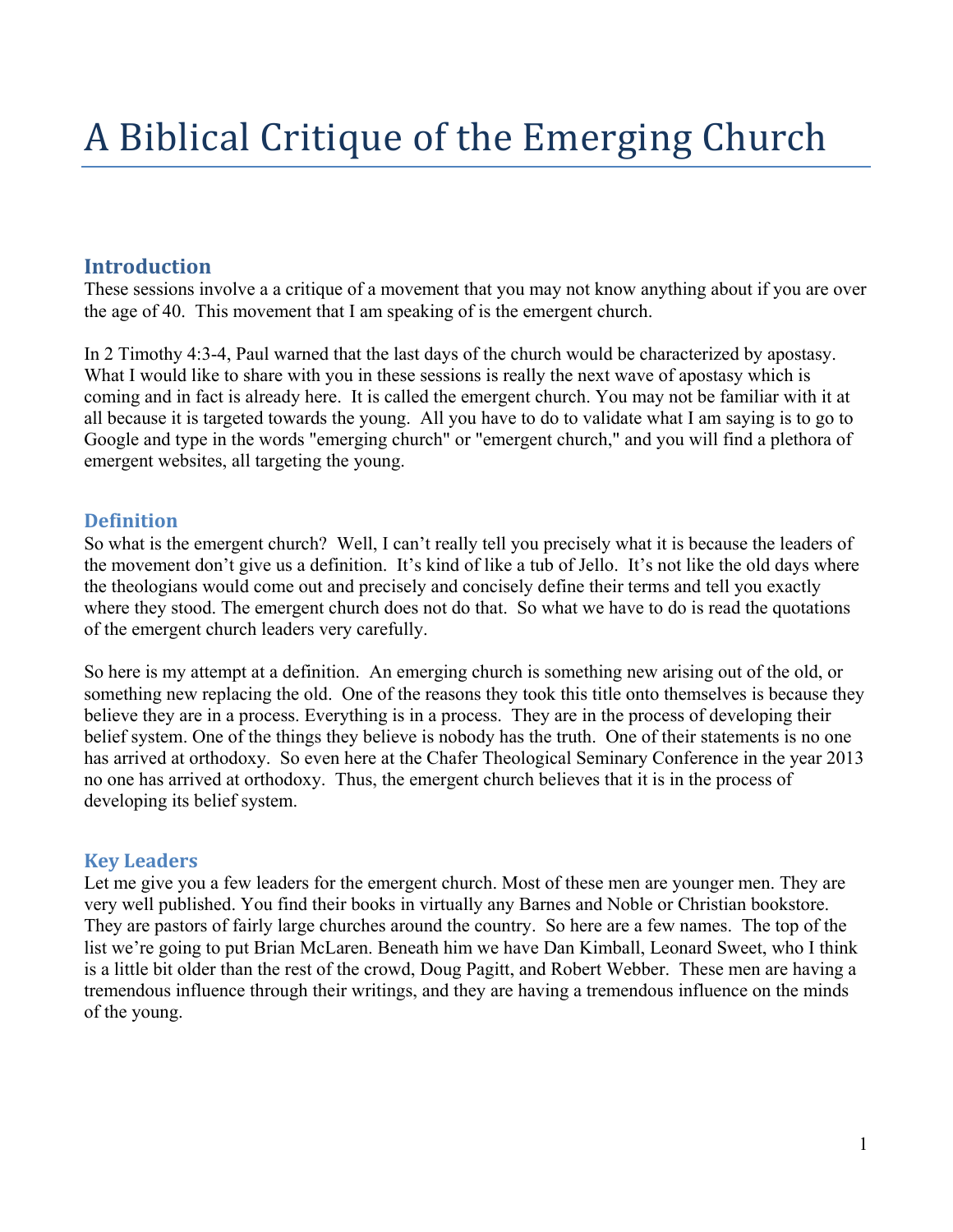### **Paradigm Shift**

What the emergent church is ushering in is a paradigm shift, or a re-packaging, or an alteration of Christianity. And here is how they're selling it to the body of Christ. What they're saying is this: the new generation of young people that's coming along, the post moderns or the 20 something's and younger, is so different and so unique that unless Christianity is repackaged and retailored for them, Christianity itself will die. That's the argument that's made. Christianity will not make it to the next generation unless these sweeping changes are introduced that the emergent church leaders want to make.

Here's a few buzzwords that are used to describe this young generation coming along by emergent church theologians. They say this generation is unique, postmodern, it's post Christian, disillusioned, and multi sensory. This younger generation is hungry for a spiritual experience. These are all common buzzwords you'll run into as you read their material. Unless Christianity is re-altered from top to bottom Christianity will die. Christianity will not penetrate that new generation's mind.

Let me give you a few quotes on that if I can. Dan Kimball: "New generations are arising all around us without any Christian influence. So we must rethink virtually everything we are doing in our ministries." [*The Emerging Church*, 13-14] We've got to rethink everything for the sake of this coming generation. "It's time for a Post Modern Reformation, reinvent yourself for the 21<sup>st</sup> century or die." That's from Leonard Sweet, [*Soul Tsunami*, 17, 75].

One of the reasons I got interested in this subject is because I have at home a six year old. As a father my obvious concern is what kind of Christianity will she grow up within. There's no guarantee that the Christianity that I've grown in will be the Christianity that she will grow up in. There's no guarantee that the type of churches I've been privileged to have as role models will be the type of church that she will have as role models. I'm not interested in this topic not so much for myself. I've already been blessed with the truth. I know the truth. But what kind of church will there be when my daughter comes of age. I believe that if this emergent church mentality is left unchecked, and if we as the body of Christ don't become familiar with it and conversant with it and know how to refute it, then the Christianity that we have today, ten years from now or twenty years from now, will be unrecognizable. That's why I became interested it and that's why I'm concerned.

### **Preview**

So what I'm going to do with you in these sessions is I'm going to trace what the emergent church thinks in six areas: missions, knowledge, Scripture, church, Christ, and prophecy. All I'm going to do in all of these categories is simply compare what they're saying with the Scripture. I am comparing what they're saying with what I understand to be a traditional interpretation or a traditional understanding of Scripture. I think by the time we finish this session, you'll agree with me that what is being offered is a redefinition of Christianity. So let's learn a little bit about this, not necessarily for ourselves, but let's learn about it for the sake of the kids. Let's learn a little bit about it if we could for the sake of the young.

### **An Internal Attack**

One thing I want to make clear before we get into this. This is something coming up from within. This is not classical liberalism. I'll show you some of these quotes and you'll say well that's just old style liberalism. It is not old style liberalism. We already know what liberals think. Liberals haven't had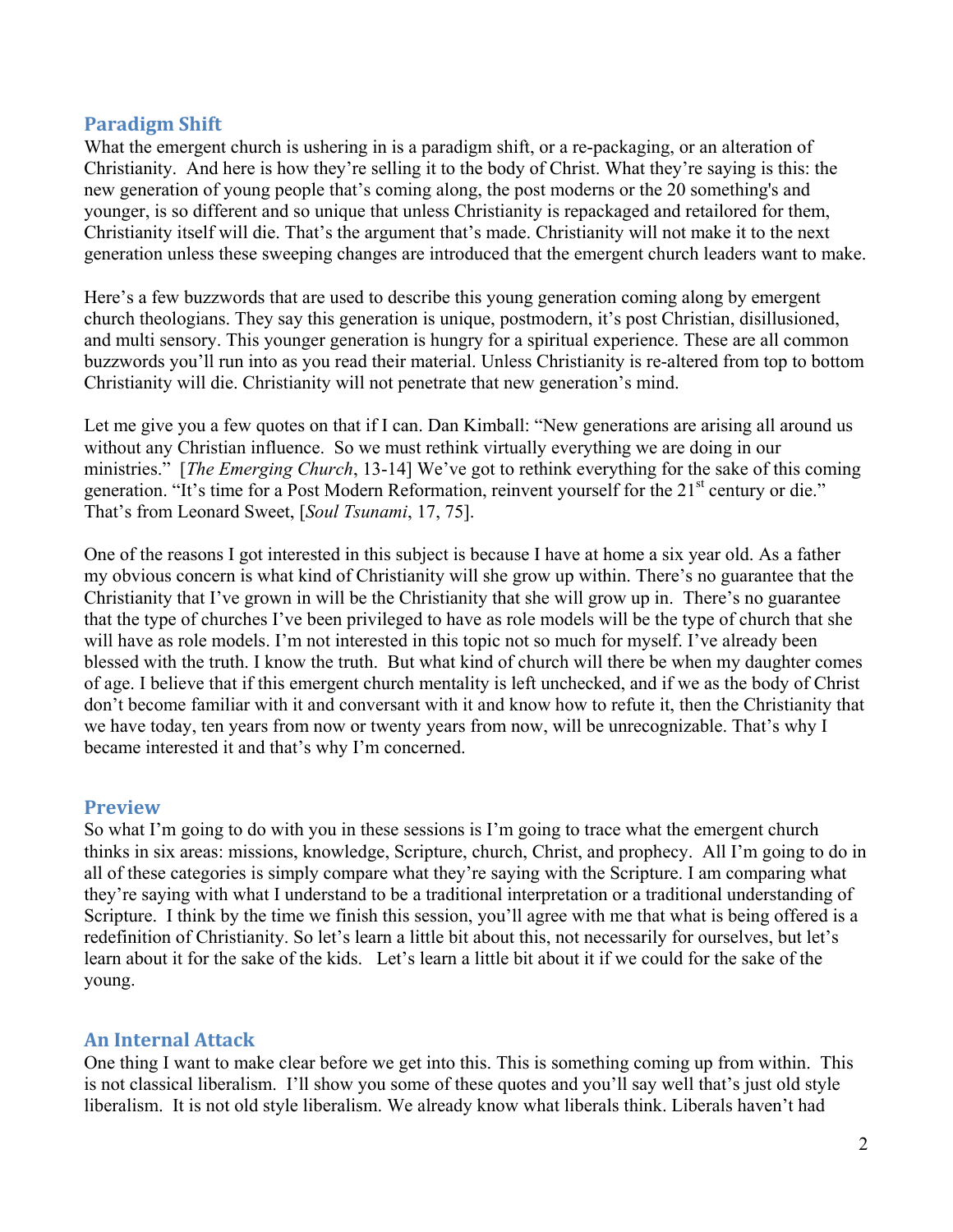anything new to say for the last 50 to 100 years. This is something that is happening within the body of Christ. You can go to any Christian bookstore and find all of these books and all of these quotes present. They very much want the title "evangelical."

Paul warned about this: "For I know this, that after my departure savage wolves will come in among you, not sparing the flock. Also from among yourselves" (that's a very important statement there) "men will rise up speaking perverse things, to draw away the disciples after themselves. Therefore watch and remember that for three years I did not cease to warn everyone night and day with tears." [Acts 20:30- 31]

This movement, believe it or not, has taken over entire youth groups. There's a number of churches that I've been involved with and I could see that the youth pastor and the youth group have been taken over with all of this literature and all of this material that I'm going to share with you. The older people in the church really didn't have the discernment to recognize something was amiss.

So in many cases what you will find is your children already believe a lot of these things that I'm going to share with you. The older people will say, "well, it's okay because it's sold in the Christian bookstore and its evangelical." I'm here to argue that what they are arguing or what they are contending for is very different in the belief system you and I hold.

# **Eight Areas of Redefinition**

So let me start with this first category of missions. What I'm going to do is go through six categories. All I'm doing is comparing Scripture with statements.

### **Missiology**

I'm starting with missions first because this is the concept that is being used to promote the emergent church. Their doctrine of missions, what they think about missions, what they think about evangelism is what they are using to promote this movement. And they're arguing that if we don't alter, repackage, and rethink what we're doing, then this gospel that we have won't penetrate the minds of the next generation.

### **Present Postmodern Generation**

The first thing to think about is the present postmodern generation. Everything is tailored towards them. What do the emergent church leaders think about the present postmodern generation? That would be 20 something's and younger.

Dan Kimball, a key leader, says, "Modern thinkers want things very orderly and systematic because they learn in a logical progressive manner. They prefer, generally to sit and listen. Emergent post-Christian generations, on the other hand, long to experience a transcendent God during a worship gathering rather than simply learning about him." [Dan Kimball, *The Emerging Church*, 121] Here, experience is being elevated above learning. Dan Kimball goes on, speaking of this younger generation: "They want fluidity and freedom rather than a neatly flowing set program. They want to see the arts and a sense of mystery brought into the worship service rather, than focusing on professionalism and excellence." Notice the last statement there. "This will shape how a worship gathering is designed." [*The Emerging Church*, 121]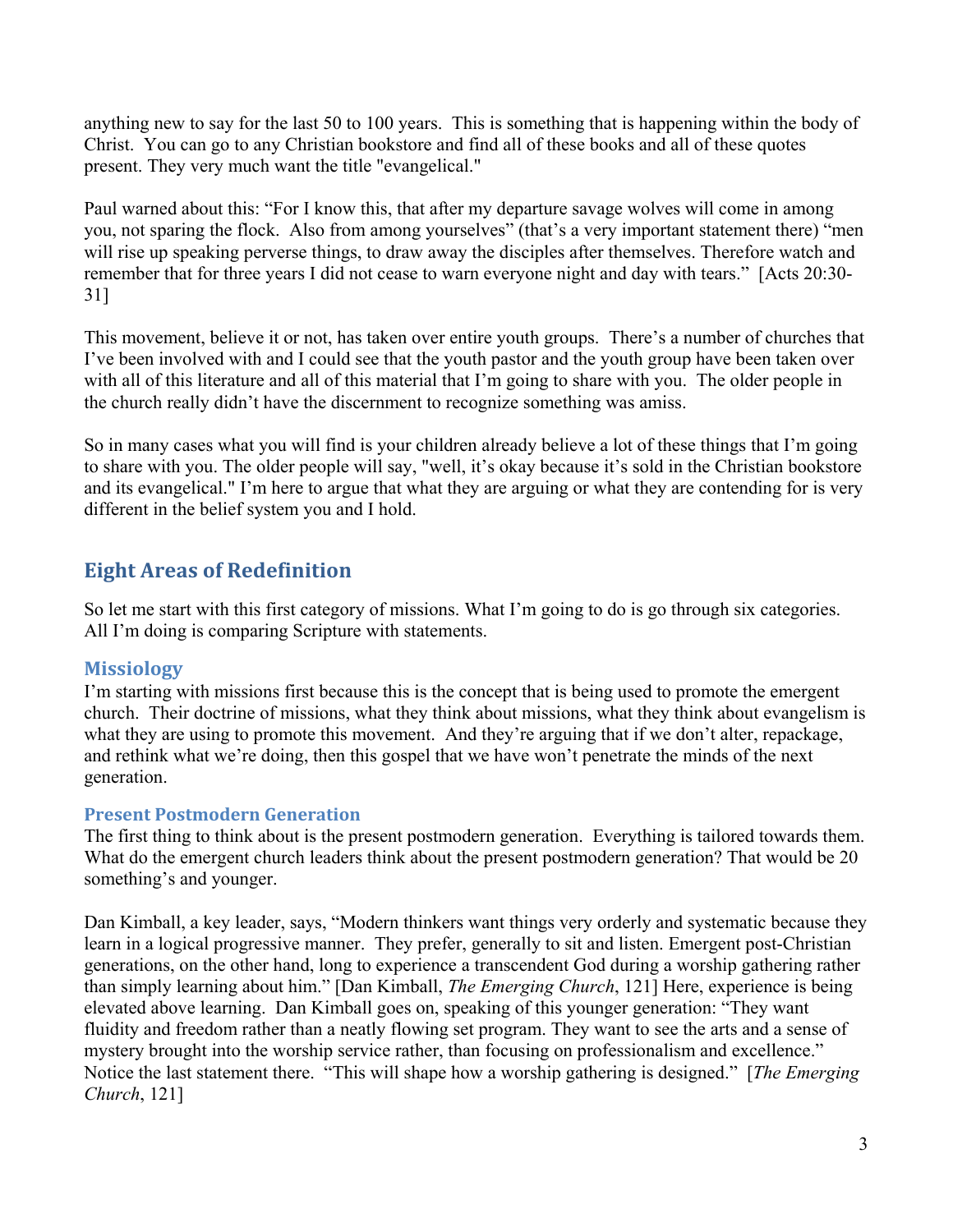So the younger generation is so different that traditional church with its focus on Bible teaching is unappealing to the younger mind. So we have to shift. That's the argument that's being made. Now let's critique this biblically. Is it true that there is a generation coming along that is so different and so unique that everything must be reshuffled from top to bottom to reach that generation. Is that true? I think the answer to that is no because Jesus Himself said in John 12:32, if the Son of man be lifted up, I will draw all men to Myself. What every generation needs (young or old, modern, postmodern, a generation that's had a Christian influence, a generation that's not had a Christian influence) is the clear proclamation of the gospel. There are many verses which describe the gospel's power to penetrate the pagan mind and culture. Isaiah 55:10-11 says that God's Word does not return void, it always accomplishes the purpose for which it is sent. Romans 1:16 tells us that "the gospel is the power of God unto salvation." Notice the word "power" (*dunamis*) in the expression "the power of God unto salvation." 2 Timothy 3:15 tells us that the Scriptures are capable of making us wise unto salvation.

Let me share with you just out of my own personal background on this. I was raised in a very liturgical high church environment. I was an altar boy in the church. They even gave me a great big cross for a perfect Sunday School attendance. And I had the service memorized. We did all the incense. Now I sort of call that the smells and the bells. Up until the age of 16, I was as far away from God as you could possibly get. What changed you? My best friend in high school invited me to a home Bible study which was conducted through another church. The text that was shared that particular evening at the Bible study was John 3:5, which says "lest a man be born of water and the Spirit he can in no wise enter the kingdom of God." When I heard that verse taught I came under strong conviction.

Now why did I come under strong conviction? Because the Holy Spirit uses the God-ordained means, the Word of God or the gospel to bring people to Christ. The gospel is the God-ordained means. The Word of God is the God ordained means by which He brings the sinner to Christ. It is through the Scripture that we become wise unto salvation. It is through the Scripture that we become aware that we, in fact, are not right with God. When this text was taught I don't even know if the fellow teaching knew I was a Christian or not. When that text was expounded, I came under deep conviction as a16 year old. Whatever being born of the Spirit meant, I didn't have it. And so it was the Word of God, the preaching of the gospel, that awakened me to my need for Jesus Christ.

I believe this is what every generation needs no matter where they find themselves. Notice the book of Acts. The book of Acts starts in Jerusalem. From there it goes to Antioch, and then after it goes into Antioch it begins to move into pagan territory. It goes into Ephesus, Asia Minor, and bears fruit. It goes to Mars Hill where all of the Greek philosophers gathered and it bore fruit. It goes all the way to Rome and it bore fruit. What the book of Acts is teaching us is "the gospel is the power of God unto salvation." That generally is what every generation needs. They need the gospel of Jesus Christ. And so I don't buy into this idea that there's coming a brand new generation that's so unique, so different, so foreign to anything we've ever seen that Christianity has to be reshuffled. Christianity does not have to be reshuffled. What we have to do is be stewards of the gospel that God has entrusted to us.

### **Alternate Religions**

The emergent takes a very soft view towards alternative religions. As you look at their statement there's a real softening in attitude regarding Islam, Buddhism, and the like. Brian McLaren puts it this way: "I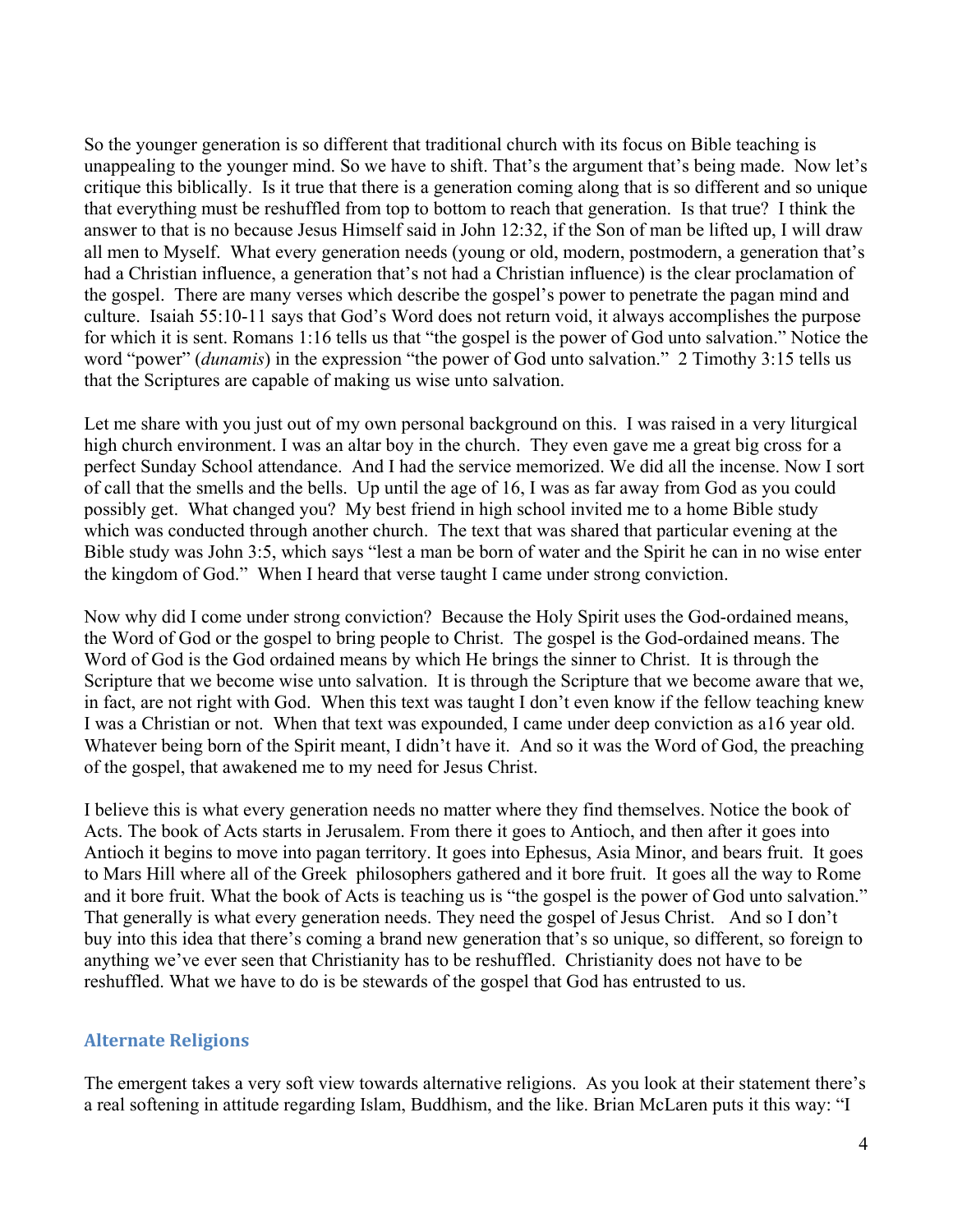do not believe making disciples must equal adherence to the Christian religion. It may be advisable in many (not all) circumstances to help people become followers of Jesus and remain within their Buddhist, Hindu or Jewish contexts." [Brian McClaren, *A Generous Orthodoxy*, 260].

A couple of other emergent writers say: "Evangelism or missions for me is no longer persuading people to believe what I believe, no matter how edgy or creative I get. Its more about shared experiences and encounters. It's about walking the journey of life and faith together, each distinct to his or her own tradition and culture but with the possibility of encountering God and truth from one another." [Gibbs and Bolger, *Emerging Churches*, 131] So if I'm evangelizing someone that's of the Islamic persuasion I can encounter a little bit of God from his religion, just like he can encounter a little bit of God from my religion. That's the mentality of the emergent church.

And there's a whiff here of a doctrine that we call inclusivism. Inclusivism is a doctrine that has been taught in many corners for a long time. It's basically the idea that as long as someone is sincere in whatever religion they find themselves (Buddhist, Hindu, Muslim) and as long as they are sincere and they have never been exposed to the name Jesus Christ, they will go to heaven. As long as they are sincere and living up to whatever it is their religion requires of them they can go to heaven, not having heard the name Jesus Christ.

So what does the Bible teach? It's very difficult to find anything in the Bible which has anything really nice to say about an alternative belief system. In fact, I would commend to you 1 Corinthians 10:19-20 where Paul calls a pagan belief system of his day demonically energized.

And what about inclusivism? What about this idea that as long as I'm sincere in what I believe I can be a Buddhist and go to heaven, I can be a Muslim and go to heaven if I've never heard the name Jesus Christ? It's very difficult in Scripture to defend this concept. John 14:6, Jesus says, "I am the way, and the truth, and the life." Notice the definite article in front of each of those descriptors. If that weren't clear enough He says, "no one comes to the Father but by Me." In Acts 4:12, the Apostle Peter says, "There is no other name." Notice the emphasis on the word "name." "There is no other name under heaven that has been given among men by which we must" (the word "must" there is very important) be saved." And 1 Timothy 2:5 says, "There is one mediator," not two or three. "There is one mediator between God and man." Then it names the mediator, "the man Christ Jesus."

### **Evangelism**

What does the emergent church think about evangelism? Well, they don't really believe in confrontational evangelism. What do I mean by confrontational evangelism? Confronting somebody with the truth claims of Jesus Christ. Dan Kimball says: "He [Jesus] stopped and asked questions of the Samaritan woman," in John 4. He "didn't just jump in and say 'Samaritans are wrong.'" [Dan Kimball, cited in Oakland, *Faith Undone*, 46] Now there's a little bit of truth to this. Of course, when we evangelize the unsaved we want to be very patient, kind, and as non offensive as possible. At the same time eventually we want to get to the truth claims of Jesus Christ. Jesus, the very example that Dan Kimball cites in John 4, did that very thing. Although He was patient with the Samaritan woman and very kind to her, eventually he got to the truth. He said, in John 4:21-26 that the Samaritans are wrong and the Jews are right. He said in the very context that salvation is of the Jews. And when He was making that statement He was making a radical statement that the Samaritans are on the wrong side of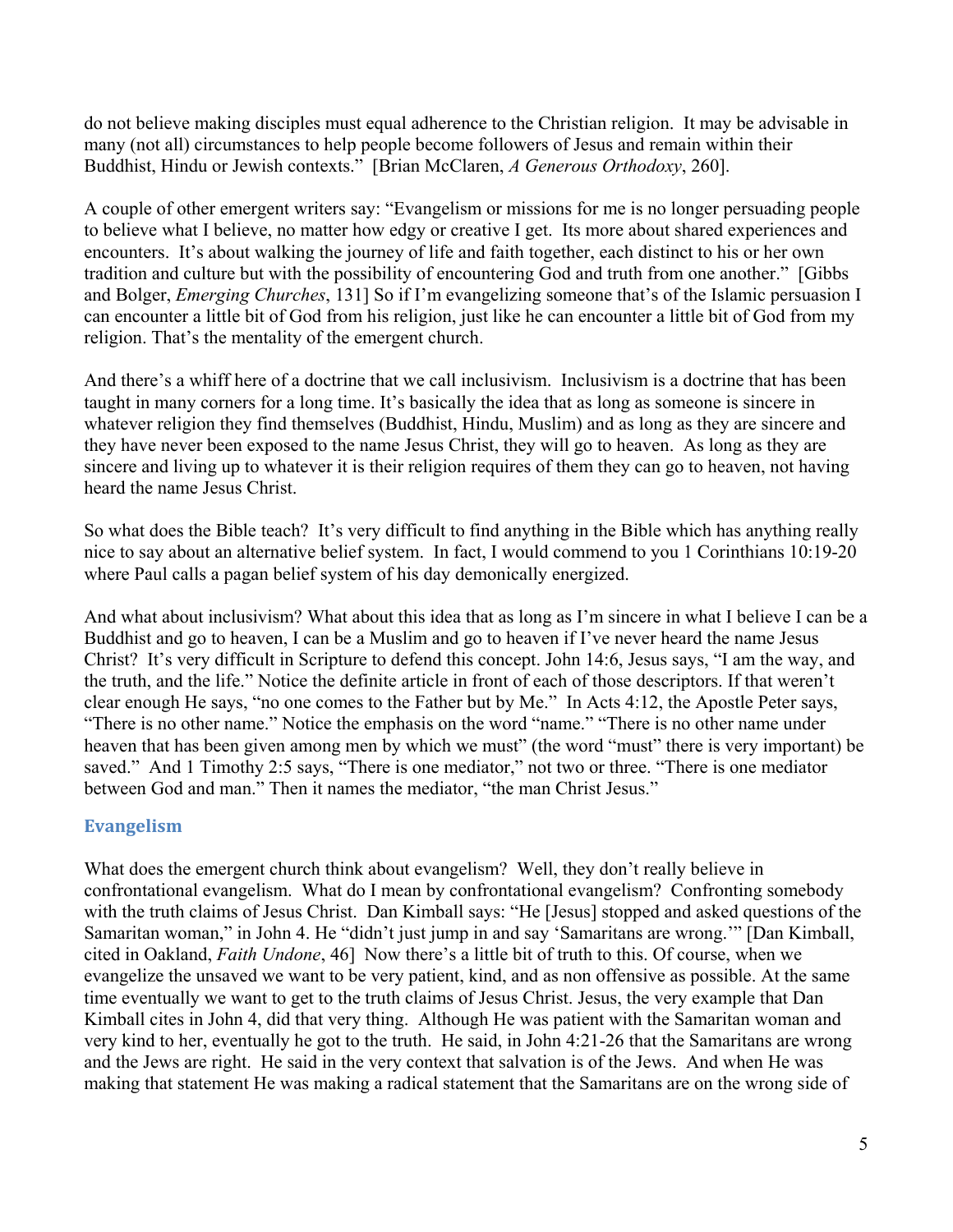the ledger. The Jews, by contrast, were on the right side of the ledger. She began to talk about a coming Messiah that she had an awareness of. In that very chapter Jesus said I am the One whom you speak of.

He made a truth claim. He didn't just converse and dialogue and have a shared experience with her. Although He was patient with her to be sure, eventually he moved to the truth claims of Jesus Christ. And if we're not moving, ultimately, to the truth claims of Christ, in my opinion there's no point in having a conversation. There's so much talk in the emergent church about kindness to the unbeliever. I generally agree with that. We should be kind to the unbeliever. But here's my question: How are we really being kind to an unbeliever if I withhold from them the truth that they need to enter into a right relationship with God. That really is not an act of kindness at the end of the day.

# **Epistemology**

Let me go to a second category and this has to do with the area of knowledge. And I mentioned missions and I mentioned knowledge as the first two categories to discuss because those are the two categories that drive the emergent church. The emergent church is being driven or sold into evangelicalism through its doctrine of missions. It's being sold into evangelicalism through its doctrine of knowledge. And I want to give you a fancy word for knowledge: epistemology.

Epistemology is what drives the emergent church. Epistemology is the area of learning which helps us understand how truth is acquired. How do we acquire truth? How do we know what we know? How can we be certain of what we know? There's a whole branch of philosophy devoted to these types of questions and that is this area called epistemology.

Now here's what's happening with the emergent church. The emergent church has a different epistemology than I have and most likely a different epistemology than you have. Here's basically how it works. What the emergent church is saying is when we read the Bible we are not really reading the Bible. When we read the Bible we are not actually reading the Bible because when we read the Bible we are bringing our own biases to the Bible. When we read texts, we are not reading texts. We are seeing in the text what we think should be in the text rather than what is actually in the text. They're arguing that we are bringing our own biases into Bible interpretation. Therefore, the proper way to acquire knowledge or to develop certainty in the minds of the emergent church is through what's called dialogue.

Dialogue is a word you're going to hear a lot about in the coming years. You're likely hearing about it already. Here's how it works. When I am in dialogue with someone that I disagree with or when I'm in dialogue with a sparring partner, what is happening is I am breaking the biases off the person I am in dialogue with and the person that's dialoging with me is breaking my biases off. Consequently what's happening is we're both losing our biases and so truth does not rest with my debating partner and truth does not rest with me. It rests with common ground between the two of us. The truth is somewhere in the middle. This is a very common epistemology that's rampant in the emergent church and many academics believe this as well. If you're just by yourself reading the Bible you can't really trust what you're reading because all you're doing is reading your own biases back into the Bible. You're filtering the Bible through an *a priori* grid, or an *a priori* lens.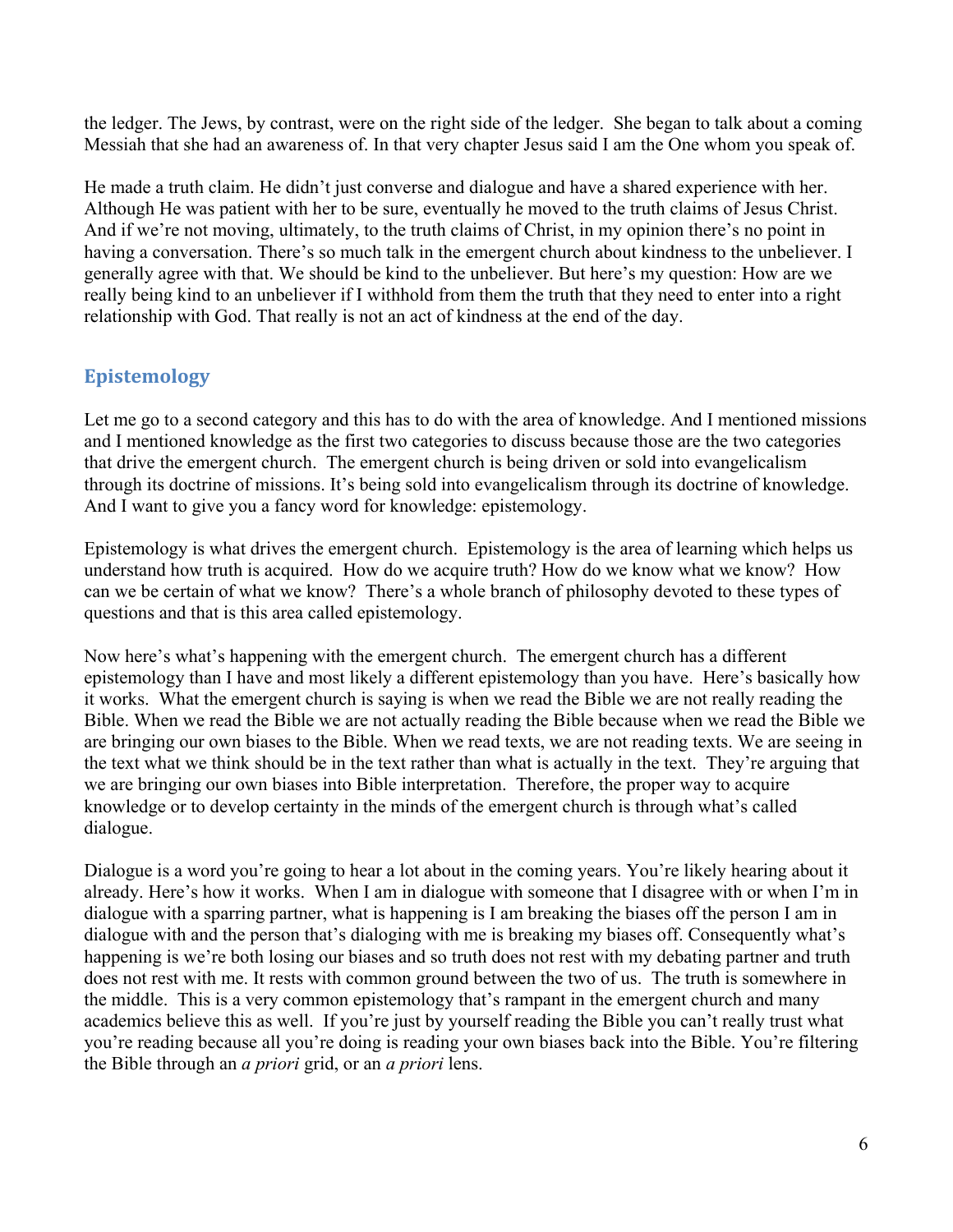Brian McClaren says, "Isn't truth often best understood in a conversation, a dialectic (or trialectic)" (that would be three people in the conversation) "or a dynamic tension? Isn't it subverted by a tendency to 'soal-ize'?" [*A Generous Orthodoxy*, 198] What is happening is this epistemology takes over in the body of Christ and what do we begin to see? We see three things. Number 1, we see endless dialogue. People of different persuasions are constantly in dialogue with one another.

So we have today Reformed theologians (those who reject the idea of the rapture and a coming earthly kingdom) in dialogue with dispensationalists or those like ourselves who believe in a rapture and a coming kingdom. Because neither camp has the truth, the truth is somewhere in the middle. We have even evangelicals and Catholics in dialogue. The Protestants don't have it right. The Catholics don't have it right. The truth must be somewhere in the middle because we are all approaching our own religious text with our own biases. Sadly, I've seen the combination of Christians and Muslims in dialogue. The key phrase is common ground. There was a conference about two weeks ago at a very well known Bible college. The whole point of the conference was Buddhists and evangelical Christians in dialogue over the subject of worship. In other words, there's truth about worship that both camps are offering and if we could just get together and dialogue with each other and filter away each other's biases we could develop common ground. The common ground that is agreed upon becomes the new truth.

So this epistemology is producing endless dialogue. It would be almost as if Jesus said go into all the world and dialogue rather than preach the gospel. Everyone today, to a large extent, is in dialogue with somebody else.

Now there's a second thing that's happening. This is what I like to call middle ground mania. Middle ground mania is the idea that the truth is somewhere in the middle, between two opposites. Leonard Sweet says, "The key to navigating postmodernity's choppy, crazy waters is … to ride the waves and bridge the opposites, especially where they converge in reconciliation and illumination." [*Soul Tsunami*, 163] The truth is in the middle.

Brian McClaren's book is called *A Generous Orthodoxy*. This subtitle of the book says it all. "A Generous Orthodoxy: Why I am a missional, evangelical, post/Protestant, liberal/conservative, mystical/poetic, biblical, charismatic/contemplative, Fundamentalist/Calvinist, Anabaptist/Anglican, Methodist, Catholic, Green, incarnational, depressed-yet hopeful, emergent, unfinished Christian."

Nobody has the truth. I don't have the truth, and so I've got to be in dialogue with all of these different camps. According to the postmodern emergent church mindset you can believe all of these things, even though the laws of logic would tell you that many of these things contradict each other. Nobody has a direct claim on truth. The truth is in the middle. This is what we call middle ground mania.

The third thing that's being produced as a result of this new epistemology is uncertainty. There are things in the Bible that previous generations thought were certain that the emergent church is telling us are now uncertain. These are not minor points, by the way. These are critical to Christianity. So Brian McClaren says, "…ask me if Christianity (my version of it, yours, the Pope's, whoever's) is orthodox, meaning true, and here's my honest answer: a little, but not yet…. To be a Christian in a generously orthodox way is not to claim to have the truth captured, stuffed, and mounted on the wall. " Notice the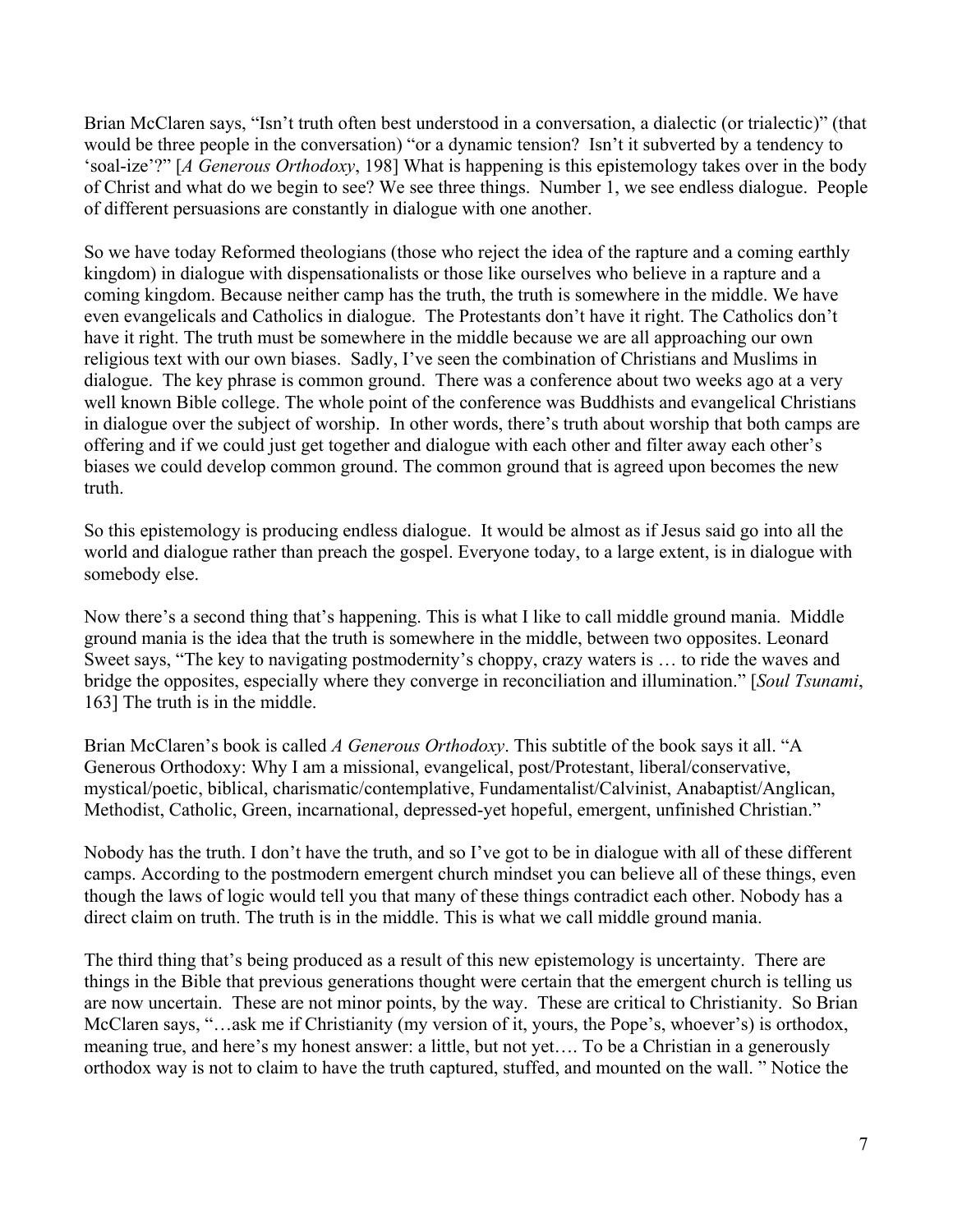last phrase, "… But we keep seeking." [*A Generous Orthodoxy*, 293] We haven't yet arrived at truth so we continue to seek.

I found this quote in *Christianity Today*. This is from Kristen Bell who is the wife of Rob Bell who is a very well known emergent church pastor. She said this in *Christianity Today.* "I grew up thinking that we've figured out the Bible… that we know what it means. Now I have no idea what most of it means." [*Christianity Today,* 11/1/04] That's very common in the emergent church. It's foreign to our way of thinking but this is how this coming generation of leaders think.

Brian McLaren says, "How do you know that the records we have of Jesus are really what happened? … I would have to say that I cannot know this with absolute, undoubtable, unquestionable, absolute certainty." [*The Church in the Emerging Culture*, 201] So here he's calling into question even the historical record of Jesus Christ. Let me tell you something, if there is no historical record of Jesus Christ, there is no point in us gathering this morning. Christianity disappears. Our faith is built on the historicity of Jesus Christ. If we cannot trust as certain what we are reading in the gospels then Christianity rapidly deteriorates.

And so things that previous generations thought were clear are now called unclear. This is very clear in the area of homosexuality. Now this is what Brian McLaren says: "Most of the emerging leaders I know share my agony over this question," on the issue of homosexuality. "Frankly, many of us don't know what we should think about homosexuality." See, for 2000 years of church history everybody believed what the Bible said about homosexuality. Now it's become unclear. Notice what he says: "We've heard all the sides." You see the epistemology at work there. The epistemology is I can't trust what I'm reading so I've got to be in dialogue with someone I disagree with. "We've heard all the sides but no position has yet won our confidence so that we can say 'it seems good to the Holy Spirit and us'… Perhaps a five-year moratorium on making announcements." [Brian McClaren, cited in *Oakland*, 212] And so what he's saying is let's just stop talking about the issue of homosexuality for five years until we can reach group consensus.

Now what does the Bible teach about this? The Bible teaches on this area of epistemology something called perspicuity. Perspicuity means that the basic message of the Bible is clear. God did not write a book to throw us into confusion. There always is a little element of truth to any heresy. Peter, regarding Paul's writings, said in 2 Peter 3:16, some of the things Paul says are hard to understand. Notice the word "some." Peter doesn't say everything Paul says is hard to understand. Peter doesn't say what Paul writes is impossible to understand. So there's an element of truth. There are some parts of the Bible that are more difficult to understand than others. But what the emergent church is doing is they're taking a concept that's true and they're expanding it to everything. They're rendering it to things that are clear. There are things in the Bible that are very clear and they're rendering even those things unclear.

What the Bible teaches is you can develop certainty on what it is proclaiming. Paul writes to Timothy in 2 Timothy 2:15 and he says study and show yourself approved. The notion of studying and showing yourself approved means you can arrive at some form of truth. Luke, in writing to Theophilus says, "I write these things to you that you may become certain in what you have believed." 1 John 5:13 says I write these things to you that know that Jesus Christ is the Son of God, "that you may know you have eternal life." All of those verses teach the reality of certainty.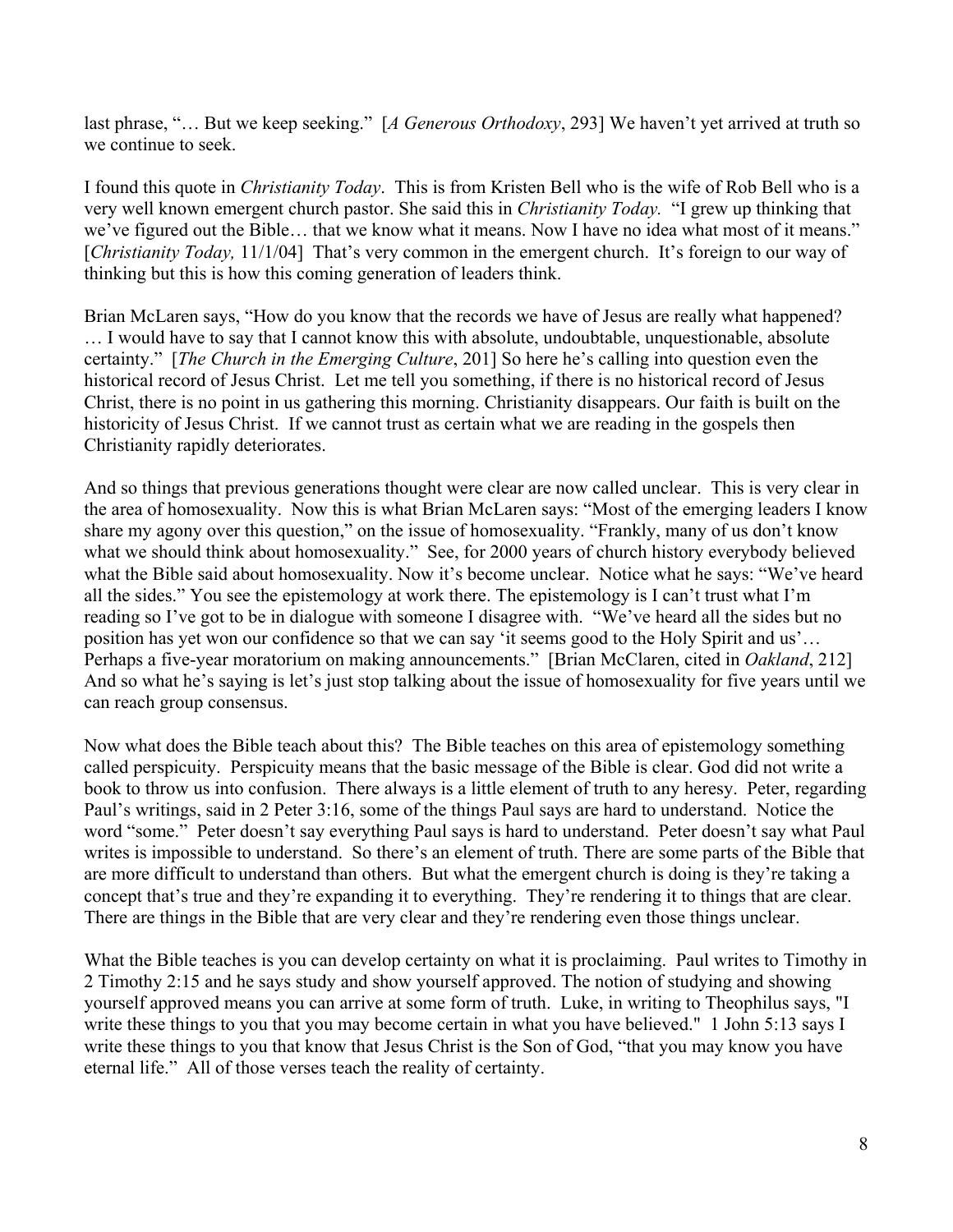Who is it, really, at the end of the day, that's creating uncertainty? It's the devil. It really is the first lie that the serpent spoke to Eve. The serpent came to Eve and spoke something very similar in comparison to what you read in the emergent church writings. The serpent said "did God say?" "Has God really said regarding the commandment about the tree of knowledge?" "Has God really said that?" And generally what's happening in the emergent church is unbelief is masquerading as uncertainty. The emergent church leaders and theologians have come along and they have, in my mind, simply decided that certain things of the Bible are no longer applicable. They are no longer believe certain things of the Bible. But they can't come out and say that. They can't say, "well, I don't believe that part of the Bible about homosexuality." They can't say that because if they said that we would say, "aha, you're liberal," which they would be. Liberalism is a denial of Scripture. There's a different game at work. There's a different dynamic at work. Instead of saying I don't believe that part of the Bible, they simply say that part of the Bible is unclear. And what is happening is what liberals used to do in terms of rendering certain parts of the Bible obsolete by saying I don't believe that any more. The emergent church is now using a different term, the term of uncertainty. Unbelief is actually masquerading as uncertainty.

And if, by the way, you have any questions about the issue of homosexuality, and why 2000 years of church history have condemned the practice of homosexuality, all you do is read these verses, [Genesis 1:27; Leviticus 18:22; 20:13; Matthew 19:3-6; Romans 1:26-27; 1 Corinthians 6:9-11; Jude 7]. It doesn't take somebody with three doctorates to understand that the God of the Bible affirms heterosexuality and condemns homosexuality. Homosexuality is a sin just like any other sin. It's just like murder, gluttony, greed, and covetousness. Yet what's happening is things that were once declared clear are suddenly becoming unclear. This is all an outworking of the emergent church's epistemology.

### **Scripture**

What does the emergent church teach about the issue of Scripture? And there's an interesting pattern. Whenever somebody comes along and they want to make a, sort of top to bottom change of Christianity, what always has to happen is Scripture itself has to be demoted. Scripture has to lose its place of authority in the church because there's no way we would embrace all of these changes that are happening unless the Scripture loses its place of authority. The Scripture is the first to go since it seems to contradict what the emergent church is teaching.

So what does the emergent church teach about the doctrine of Scripture? Here's Brian McClaren, one of their key advocates. "Anglicans have demonstrated this both/and beautifully in relation to Scripture. Scripture is always a factor in Anglican thinking. In Anglican's best moments, it is their primary factor, but it is never…the only factor. Rather Scripture is in dialogue with tradition, reason and experience. None of them sola can be the ultimate source of authority…" [*A Generous Orthodoxy*, 210] So what you find in the writings of the emergent church is a rejection of the Reformation principle, *sola Scriptura*, which simply means Scripture by itself, or Scripture alone, or Scripture as the ultimate source of authority.

And in essence what he is doing in this particular statement is he is elevating reason, tradition and experience to almost the same level of Scripture. Now again, what does the Bible say? What is different on this list: reason, tradition, experience and Scripture. Scripture by itself is different because beyond any of those other ingredients that I mentioned, only the Scripture is breathed by God. This factor puts the Scripture in a class or a category of its own. 2 Timothy 3:16, says, "All Scripture is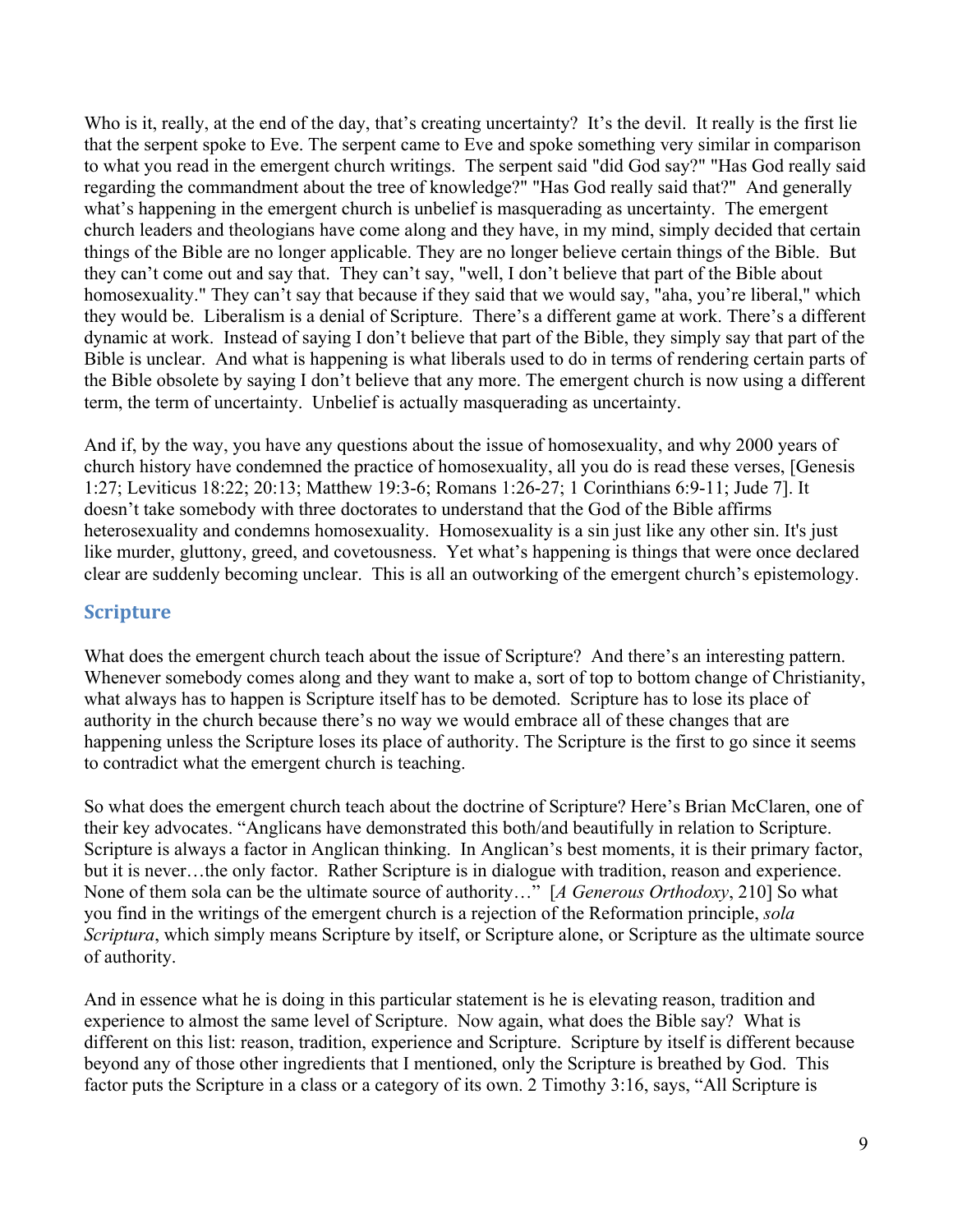inspired by God, and profitable for teaching, reproof, correction, and training in righteous, so that the man of God may be thoroughly equipped," or "adequately equipped for every good work."

Jesus never put tradition on the same level as Scripture. In fact, Jesus, to the religious leaders of His day told them, in Mark 7:13, you have made null the Word of God through your traditions. Reason, or our intellectual powers, which indeed are a gift from God, should not be placed on the same level as Scripture. Now why is that? Because reason or intellect in a fallen human being can go astray. Reason or logic, when it's not hemmed in by divine revelation, can go astray. The Scripture warns us about this over and over again. Proverbs 3:5 says, "Lean not on your own understanding." Proverbs 14:12 says, "There is a way that seems right to a man, but the end thereof is death." Isaiah 55:8-9, God says, "My ways are higher than your ways."

Experience itself should not be placed on the same level as Scripture, because what you find as you study the Bible is that Satan can give all sorts of counterfeit experiences to people. In fact, in 2 Thessalonians 2:9 we learn of a man who is coming, the lawless one, whose life will be in accord with all of the counterfeit signs and wonders as worked by Satan. See, the lawless one will give all the experiences people want, yet obviously those experiences are not of God.

So what is unique about Scripture in comparison to these other things? The Scripture alone is inspired by God. Now let me give you a qualifying statement. I enjoy tradition. I enjoy reading the church fathers. But there are many times when the church fathers depart from Scripture. When the church fathers depart from Scripture, I depart from the church fathers. I enjoy experiences. I think sometimes God can give us wonderful experiences, but that should not be put on the same level as Scripture. Where my experience departs from Scripture I must depart from experience. My intellect, the mind that God has given us, is also a gift. But where my mind is drawing conclusions that are inconsistent with Scripture I have to depart from my intellectual powers.

So all of those things, as Brian McClaren said, are indeed gifts from God. However, elevating them to the same level of Scripture is wrong. This is a major step that the emergent church is making. There is a demotion of Scripture and a promotion of reason, tradition and experience to that same level.

### **Church**

Let me move to a fourth area. I'm going to make most of my remarks here because this is the area where the emergent church is making the most headway. It has to do with church or the doctrine of the church. And what they want to see is an alteration of the way church is done.

### **Worship Gathering**

### *Worship Service*

Let me make some comments about the worship service. What is a worship service like in the emergent church? It's called multi-sensory, liturgical and contemplative. Here's an emergent writer. "Postmoderns," (that would be the younger people) "prefer to encounter Christ by using all their senses. That's part of the appeal of classical liturgical or contemplative worship: the incense and candles, making the sign of the cross, the taste and smell of the bread and wine, touching icons and being anointed with oil" [Julie B. Sevig, *The Lutheran,* 9/2001].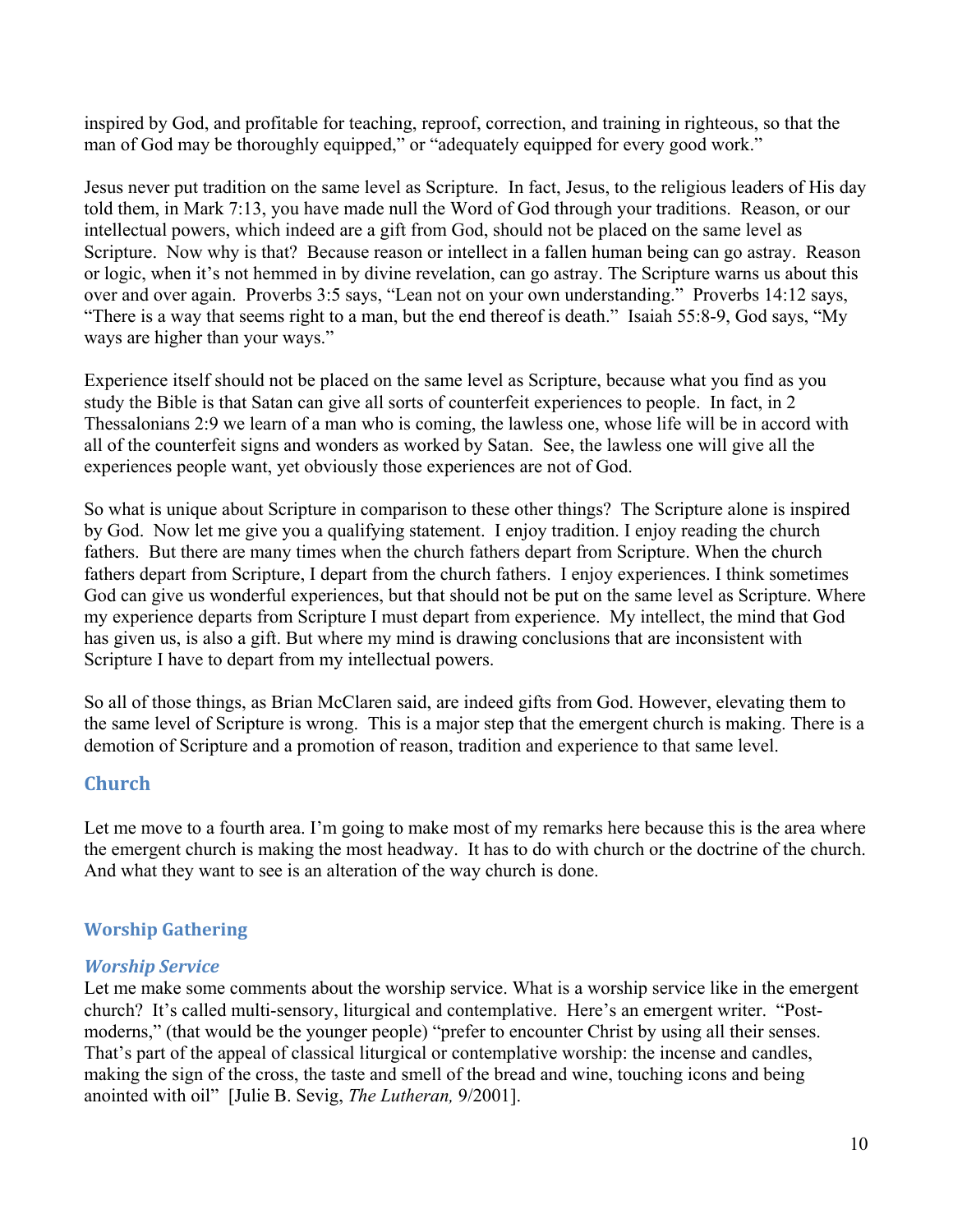"…multisensory and interactive," says Dan Kimball, "Through various experimental elements as well as through the space itself, we can actually preach. Art preaches. Scripture preaches. Music preaches. Even silence preaches." [Dan Kimball, *The Emerging Church*, 186]

So what you have as you walk into an emergent church is very different than the church that we're meeting in here. There is much more of a liturgical element. Here is what I mean by that: incense, candles, the signs of the cross, the taste and the smell of the bread and wine, icons, being anointed with oil, statutes, prayer stations, the darkening of the sanctuary, even the labyrinth (which is sort of like a maze that you walk through and as you walk through this maze you have a spiritual experience), Ash Wednesday, Holidays, Advent, Lent, Pentecost. These are all things that are part of an emergent church worship service. This, in the minds of the emergent church theologians, is what will attract this multisensory oriented generation to the cross.

And believe it or not, all around this country things are happening that to most people seem strange. Churches that were once Bible based are drifting into more of a liturgical, mystical style of worship. And your average parishioner doesn't understand why. Why is the sanctuary being darkened? Why are the icons suddenly brought up on the platform? The answer is there's a drifting in that particular leadership of that church into an emergent mentality. The one on one prayer life of the emergent church parishioner is very different than our prayer life. Their prayer life involves visualization, recitation, and control of breathing. It's very common in emergent church teachings to want to combine Buddhism with the worship style of Christianity or yoga with the worship style of Christianity. There's a tremendous mindset in the emergent church that there were religious worship practices which existed prior to the Reformation that had been lost. Our obligation as Christians is to go back and retrieve those ancient worship practices.

Brian McClaren puts it this way: "…it was from Catholic contemplatives that I entered an undergraduate degree in the liberal arts of the Spirit." [*A Generous Orthodoxy*, 175] He's speaking there of the church fathers, the desert fathers and all of these monks and mystics from a previous era. Supposedly they represented a facet of worship that was true, that was accurate, and that has been lost. It is our responsibility to go back and retrieve those things. This is a very common mindset in the emergent church.

What does the Bible teach about this? What the Bible says is if you want to go back into church history and retrieve ancient practices, why not go back to the beginning? The beginning or the apostolic era was the time when the church was as its purest form? The Apostle Paul said, "For I know that after this, after my departure, savage wolves will come in among you, not sparing the flock." Paul specifically said that after I leave savage wolves will enter. Well, if we want to go backwards in time in Christianity let's go back to the apostolic generation. Let's go back to Paul's generation before savage wolves came in. Where are we ever told in Scripture that it is essential to go back and embrace ancient liturgical and contemplative practices that snuck into the church in the pre Reformation dark ages.

I believe Jesus, in Matthew 6:7 condemned this very practice. ["And when you are praying, do not use meaningless repetition as the Gentiles do, for they suppose that they will be heard for their many words."] He condemned the mixing of paganism with Christianity in order to incorporate it into one's prayer life. He said when you pray, don't babble on aimlessly, as do the heathen, or as do the pagan.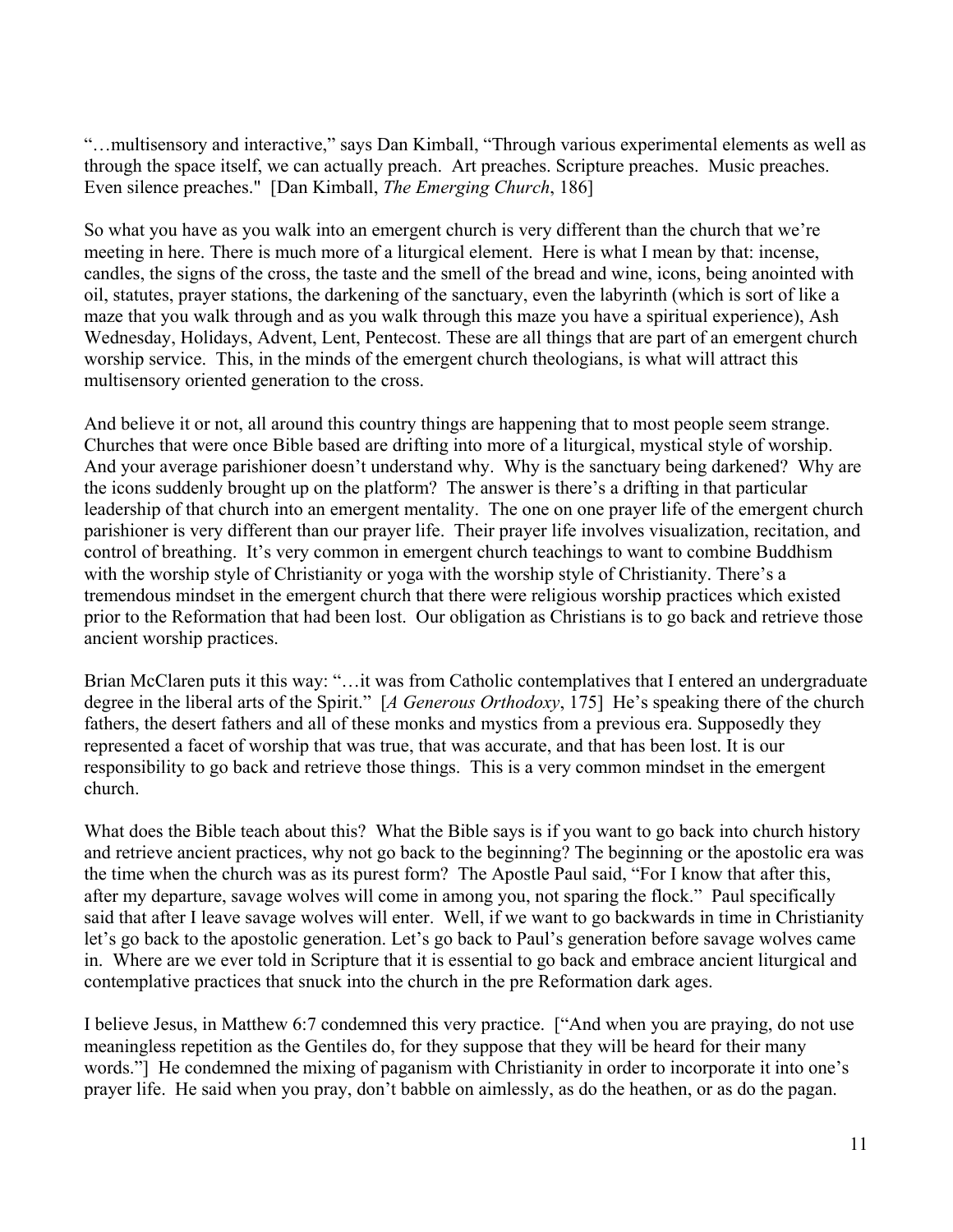#### *Preaching*

Well what about preaching? What is happening in the emergent church in the area of preaching? What you find over and over again in the emergent church is there is a slighting, minimalizing, or marginalizing of the practice where someone gets up who has studied the Word of God all week and expounds God's Word to God's people. We have here a pulpit not to deify the preacher. It's raised up out of respect for God's Word. This whole art is becoming very rapidly in the emergent church a lost art. Emergent church preaching has become storytelling, conversational, and experiential. In fact, you don't even have preachers in the emergent church. What you have is a group facilitator and someone who guides a conversation and the group as a whole determines what the text means. And this is an outworking of the epistemology of the emergent church that I described for you earlier.

The emergent church believes that when we read the Bible we are reading our own biases into the Bible? So why should I go listen to someone who has studied God's Word all week and wants to share it from a pulpit? Why should I listen to him? All he is doing is reading his own biases back into Scripture. Out in the emergent church are the following: exegesis, exposition, the study of doctrine, the study of theology. All of that is out.

And notice these quotes. Here is Doug Pagitt, an emergent church teacher. "At Solomon's porch, sermons are not primarily about extracting truth from the Bible to apply to people's lives..." (I thought that was what we were supposed to be doing). "So our sermons are not lessons that precisely define belief so much as they are stories that welcome our hopes and ideas and participation." [Doug Pagitt, cited in *Oakland*, 41-42]. Dan Kimball says this: "It isn't about clever apologetics or careful exegetical or expository preaching… Emerging generations are hungering to experience God in worship." [*The Emerging Church*, 116] Leonard Sweet, "A spiritual Tsunami has hit postmodern culture. The wave will build without breaking for decades to come. The wave is this: People want to know God. They want less to know about God… they want new experiences, especially new experiences of the divine." [*Soul Tsunami*, 420]

The thread that you see through all of these quotes is an elevation of experience over truth. Brian McClaren describes his Christianity as "…something beyond a belief system or doctrinal array or even a practice. I mean an attitude—an attitude toward God and our neighbor and our mission that is passionate. [*A Generous Orthodoxy*, 117-18] It's very common to hear statements like this: don't give me doctrine, give me Jesus. Don't give me creed, give me Christ. The question I have for people who think along those lines is this: how do you know you're worshiping the right Jesus? You cannot know whether you're worshiping the right Jesus without doctrine. The Bible informs us over and over and over again of a counterfeit Jesus.

Now what does the Bible teach about this whole issue of preaching and teaching. As I study the Bible I find that the Bible places a tremendous priority on it. In fact, in Acts 2:42, when the early church met, there's a list of things that they gave themselves to. What's the first thing mentioned on the list? What is the very first thing that the early church gave themselves to? Think of all of the things that are mentioned in Acts 2. They gave themselves, on that list, to baptism, benevolence, communion, prayer, service, etc...Although there are many things that the early church did, the very first thing mentioned is doctrine. Acts 2:42 says, "They were continually devoting themselves to the apostles' teaching and to fellowship, to the breaking of bread and to prayer." Why is that? Because doctrine teaches you how to do everything else on the list.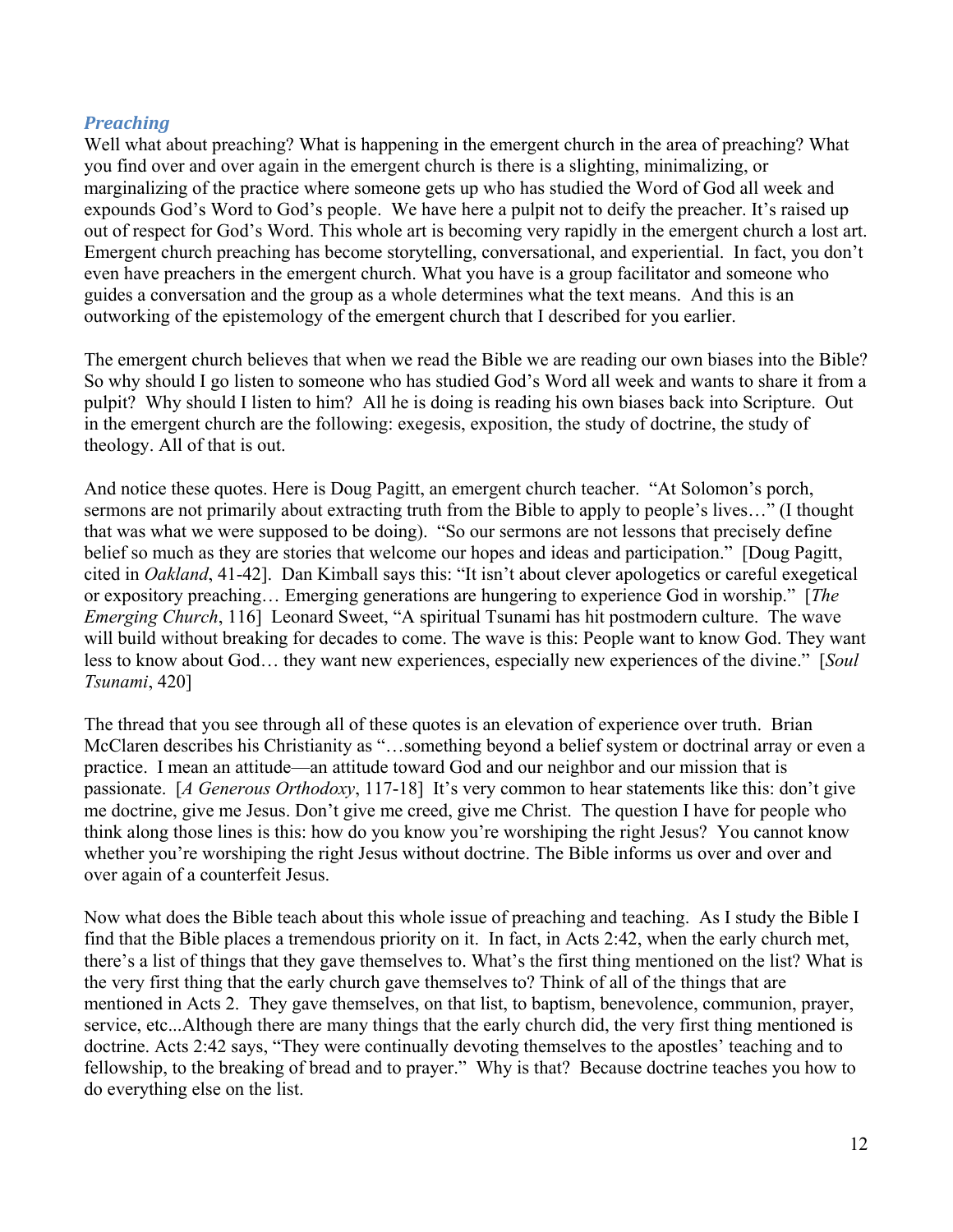How can we ever read 2 Timothy 3:15- 4:2 without seeing the priority of preaching and teaching. This, in fact, is what the Apostle Paul told Timothy to do, to preach the word, in season and out of season, correct and rebuke with great patience for the time will come when men will no longer endure sound doctrine. [3:15, "And that from childhood you have known the sacred writings which are able to give you the wisdom that leads to salvation through faith in Christ Jesus. [16] All Scripture is inspired by God and profitable for teaching, for reproof, for correction, for training in righteousness; [17] so that the man of God may be adequate, equipped for every good work. 4:1, I solemnly charge you in the presence of God and of Christ Jesus, who is to judge the living and the dead, and by His appearing and His kingdom: [2] preach the Word; be ready in season and out of season; reprove, rebuke, exhort, with great patience and instruction. [3] For the time will come when they will not endure sound doctrine, but wanting to have their ears tickled, they will accumulate for themselves teachers in accordance to their own desires, [4] and will turn away their ears from the truth and will turn aside to myths."]

We have in our Bible Nehemiah 8, where Ezra, the scribe, stands on a very high platform and he begins to read the Law of God. The priests are helping him explain the law of God so as to make it understandable to God's people. What happened the moment that event took place? A revival broke out in postexilic Judaism because the people of God returned to the Word of God.

People today are talking over and over again about a coming revival or a coming spiritual awakening. Yet every time in Scripture when you see a revival or an awakening taking place it is always preceded by something. What always precedes it is a return to God's truth. You cannot have an awakening or a revival in God's people without the Word of God. The Word of God is the means by which He brings men and women to Himself. It's the means by which He reveals to us sin in our lives. It just doesn't happen in a box. It doesn't happen independently. Rather, it happens through the Word of God. There was a revival that broke out in Josiah's day and what preceded that revival? They found the Word of God in the temple that had been neglected for centuries. That single event preceded a spiritual awakening. Jesus said in Matthew 4:4, "Man does not live by bread alone, but by every word that proceeds from the mouth of God."

And I sometimes wondering if we are entering a new dark ages. The dark ages was a terrible time in church history where people were told that they could not understand the Word of God on their own. The Word of God had to be interpreted to them through a priest. The Word of God was literally chained to pulpits, and your average person had no access to God's Word. When I read these statements by Brian McClaren and others, constantly criticizing the proclamation and the public preaching and teaching of God's Word I wonder if we're entering into a new dark ages. I can't tell you how many times I've heard this story. I have the opportunity to travel around to different places and I hear this over and over again. No matter where I go in this country people will say can you tell me where to find a good Bible teaching church, because there's not one in my area. I hear that virtually everywhere. What is happening is there is a famine for the Word of God as we have drifted away from God's Word into these alternative philosophies.

### **Nature of the Church**

Let me make a few comments on the nature of the church. What does the emergent church teach about the nature of the church?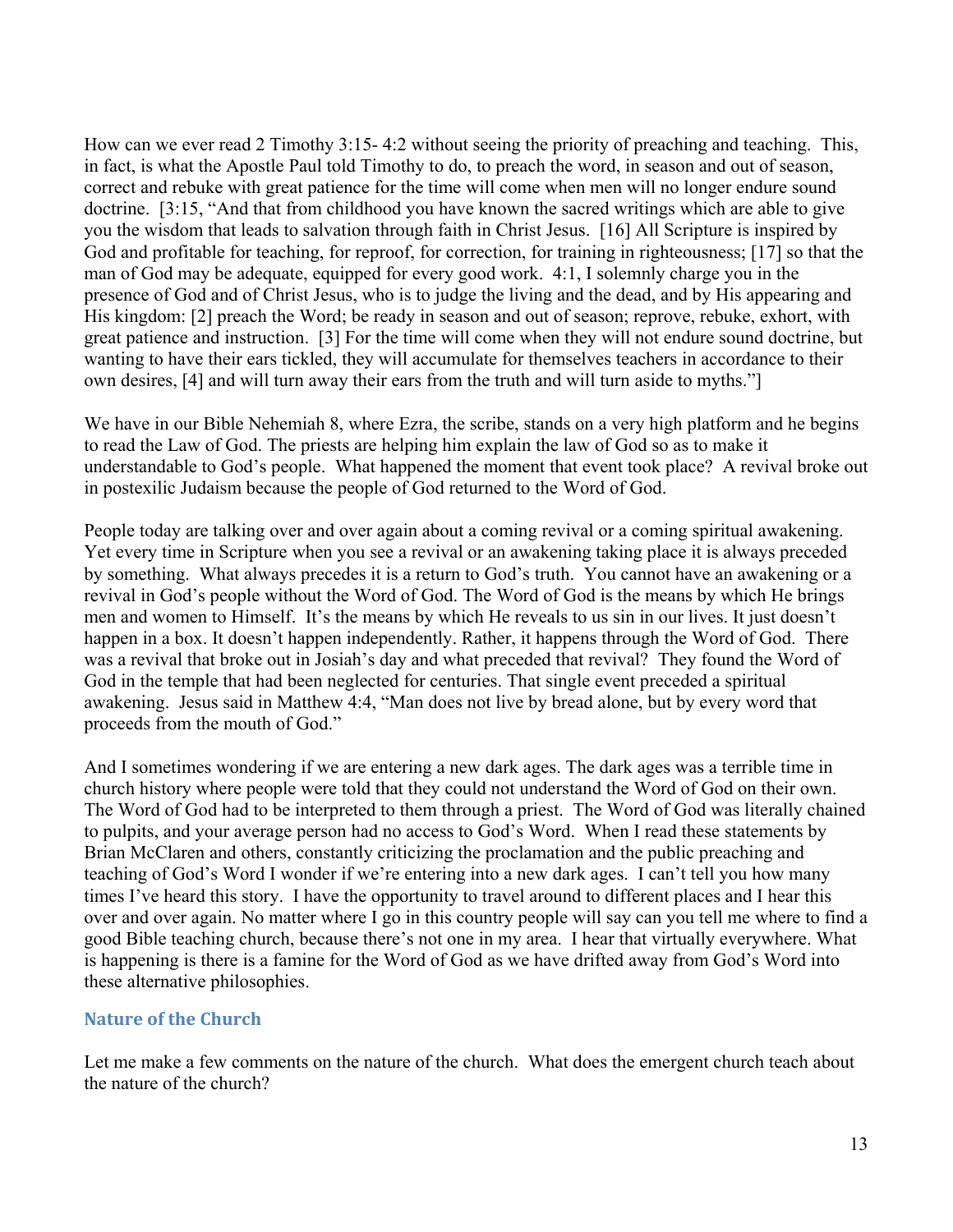#### *Kingdom*

They believe the church is the Kingdom and the Kingdom is the church. They don't distinguish church and Kingdom. Doug Pagitt says "The Kingdom of God is a central conversation in emerging communities… And let me tell you, 'Kingdom of God' language is really big in the emerging church." [cited in *Oakland*, 163] What does the Bible teach? The Bible teaches that we're not in the Kingdom right now. Gosh, if we're in the Kingdom now I must be living on the wrong side of town because I don't see Kingdom conditions. When the Kingdom comes there'll be no more agricultural disparity. There'll be no more social injustice. There'll be no more war. The Kingdom itself cannot come through human effort. The Kingdom can only come when a particular condition is met and that condition is the repentance of national Israel. The moment national Israel repents the Kingdom will be established. This is a doctrine that we teach here called premillennialism. First comes the King and then comes the Kingdom. You cannot have a Kingdom without the King. It is an impossibility. Yet the emergent church is teaching that we are in the Kingdom now.

Dr. Toussaint, who many of you know, one time in class put it this way. He said you can have a worldwide revival and a worldwide awakening. You could literally have every person on planet earth come to Christ. However, if tiny Israel remains in unbelief as a Christ-rejecting nation then the Kingdom will not come. Conversely, you could have the whole world reject Jesus Christ. Yet if tiny Israel bows the knee to Jesus Christ immediately the Kingdom will come. The Kingdom, in Matthew 23:37-39 and many other places, teaches that the kingdom will come but that condition has to be met first.

#### *Social Gospel*

What is the emergent church teaching in the area of social gospel? What is the social gospel? The social gospel is the idea that the church's responsibility is to clean up the world. It's not to save people out of the world but rather it's to fix the world's problems. Brian McClaren puts it this way. "The church has been preoccupation with the question, 'What happens to your soul after you die? As if the reason for Jesus coming can be summed up in 'Jesus is trying to get more souls into heaven as opposed to hell, after they die.' I just think a fair reading of the Gospels blows that out of the water." [cited in *Oakland*, 203]

Brian McClaren goes on and he says, "He selected 12 and trained them in a new way of life. He sent them to teach everyone this new way of life… Even if only a few would practice this new way, many would benefit. Oppressed people would be free. Poor people would be liberated from poverty. Minorities would be treated with respect. Sinners would be loved, not resented. Industrialists would realize that God cares for sparrows and wildflowers—so their industries should respect, not rape, the environment. The homeless would be invited in for a hot meal. The kingdom of God would come—not everywhere at once, not suddenly, but gradually like a seed growing in a field, like yeast spreading in a lump of bread dough, like light spreading across the sky at dawn." [*A Generous Orthodoxy*, 111]

This language is classic social gospel language. It's the idea that the church's function is no longer simply to preach and teach the gospel. In fact, the church's function is to cure society of its ills, to solve cancer problems, to deal with the global warming problem, to deal with overpopulation, to deal with world hunger, and to bring in racial reconciliation and social justice. I'm not saying that we, as Christians, can't have a voice, sometimes in those issues and bring a Christian perspective to those issues. But the fact of the matter remains: the world will remain in Satan's grasp until the Second Coming of Christ. We're not on our own turf. We're on Satan's turf. He is called the "god of this age."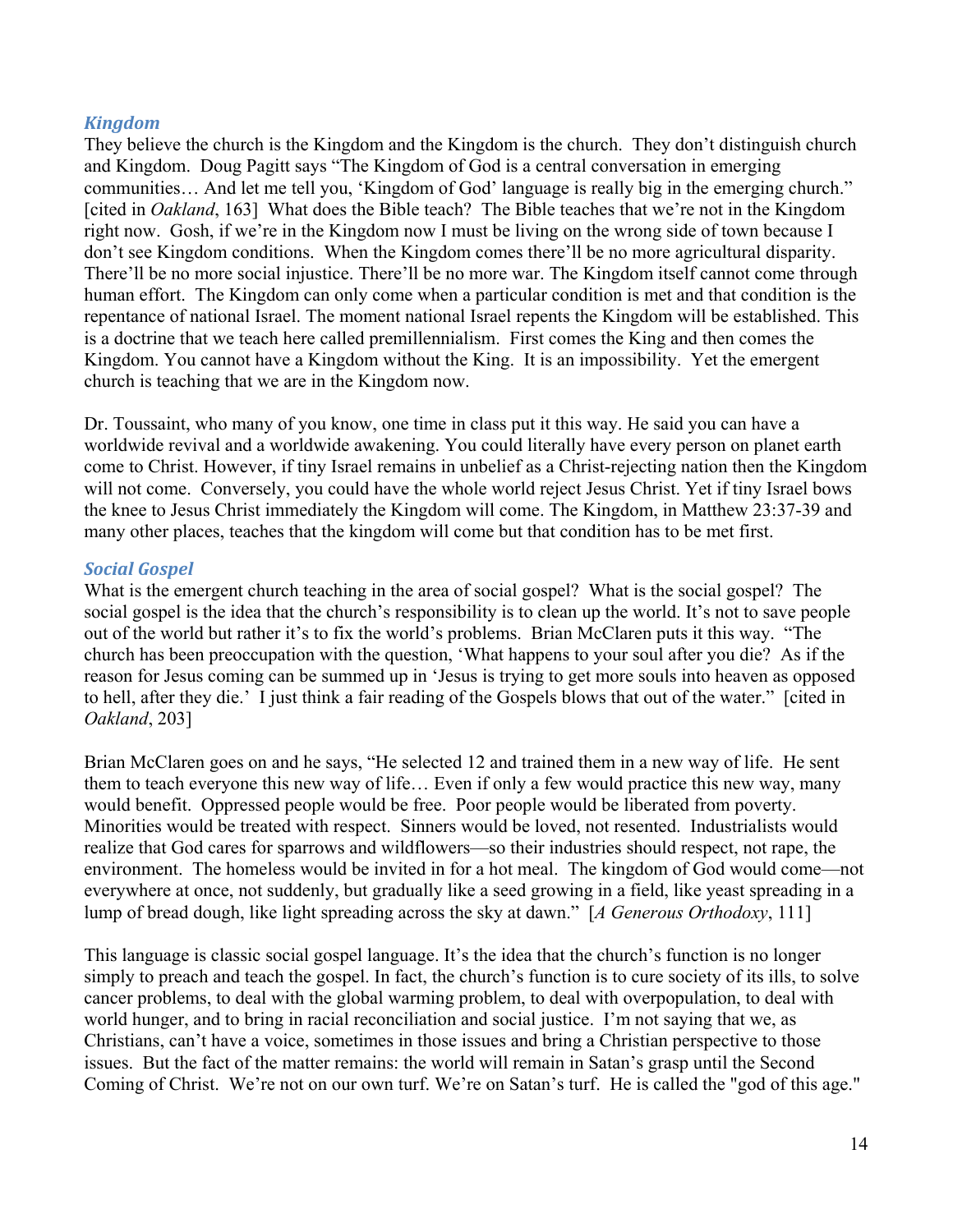It's not until the kingdom of this world becomes the Kingdom of our God (Revelation 11:15), that we will see Kingdom conditions.

In the meantime, what is the church's function? Why does the church exist? The church has three basic tasks. Number 1, to glorify God. Number 2, to edify the saints. And number 3, to evangelize the lost. Our function is to reach and to teach. Social issues may have their place in our thinking. I'm simply saying that that is not the primary purpose of our existence. And yet the emergent church seems to be drifting in the opposite direction in the way it puts social issues ahead of the church's primary function of evangelism and discipleship.

### *Ecumenism*

What is the emergent church teaching in the area of ecumenism? Ecumenism can be summed up in this way: it is the "urge to merge." It is the desire to merge with different religious groups that think differently than we do on doctrinal matters. Notice what Robert Webber says: "A goal for evangelicals in the postmodern world is to accept diversity as a historical reality, but to seek unity in the midst of it. This perspective will allow us to see Catholic, Orthodox and Protestant churches as various forms of the true church, all based on apostolic teaching and authority, finding common ground," (that's the key phrase), "in the faith expressed by classical Christianity." [Robert Webber, *Ancient Future Faith*, 85] And this is what we call credalism, or minimalism, or ecumenism, or the urge to merge. The urge to merge is this desire that Christians have to merge with other groups that have a different doctrinal belief system than we do for the purpose of fighting world hunger, or poverty, or social injustice, or something like that.

Now what does the Bible teach? The Bible teaches unity, to be sure. Jesus prayed in John 17 that we would be one, as He and the Father are one. And everybody quotes John 17:20-23 to prove that point, but they always leave out verse 17. Verse 17 precedes the call for unity. And verse 17 simply says, "Sanctify them in the truth: Your word is truth." In other words, the biblical position is this: unity is wonderful, but you do not sacrifice truth to get to unity. In other words, we don't water down or dumb down or marginalize or minimize certain doctrines that are clearly taught in the Bible for the sake of unity. True biblical unity is built on a platform of truth rather than simply watering down doctrinal truths for the sake of unity.

The early church was unified. And yet they were built on an apostolic foundation (Eph. 2:20). The tower of Babel was unified, yet it was not built on a doctrinal foundation. So this is a word you're going to hear more and more as the days progress: ecumenism.

### **Christology**

Let's move to the doctrine of Christ. What does the emergent church believe about the doctrine of Christ. As I began to research this I was horrified to find that there are many emergent church writers that are watering down the penal substitutionary atonement of Christ. Here is what a couple of emergent writers say, "a form of cosmic child abuse—a vengeful Father, punishing his Son for an offence has not even committed…. If the cross is a personal act of violence perpetrated by humankind but borne by his Son, then it makes a mockery of Jesus' own teaching to love your enemies and to refuse to repay evil with evil." [Chalke and Mann, cited in Enns, *Moody Handbook of Theology*, 694] What he has just done here in this quote is he has analogized the penal substitutionary atonement of Christ to a form of cosmic child abuse.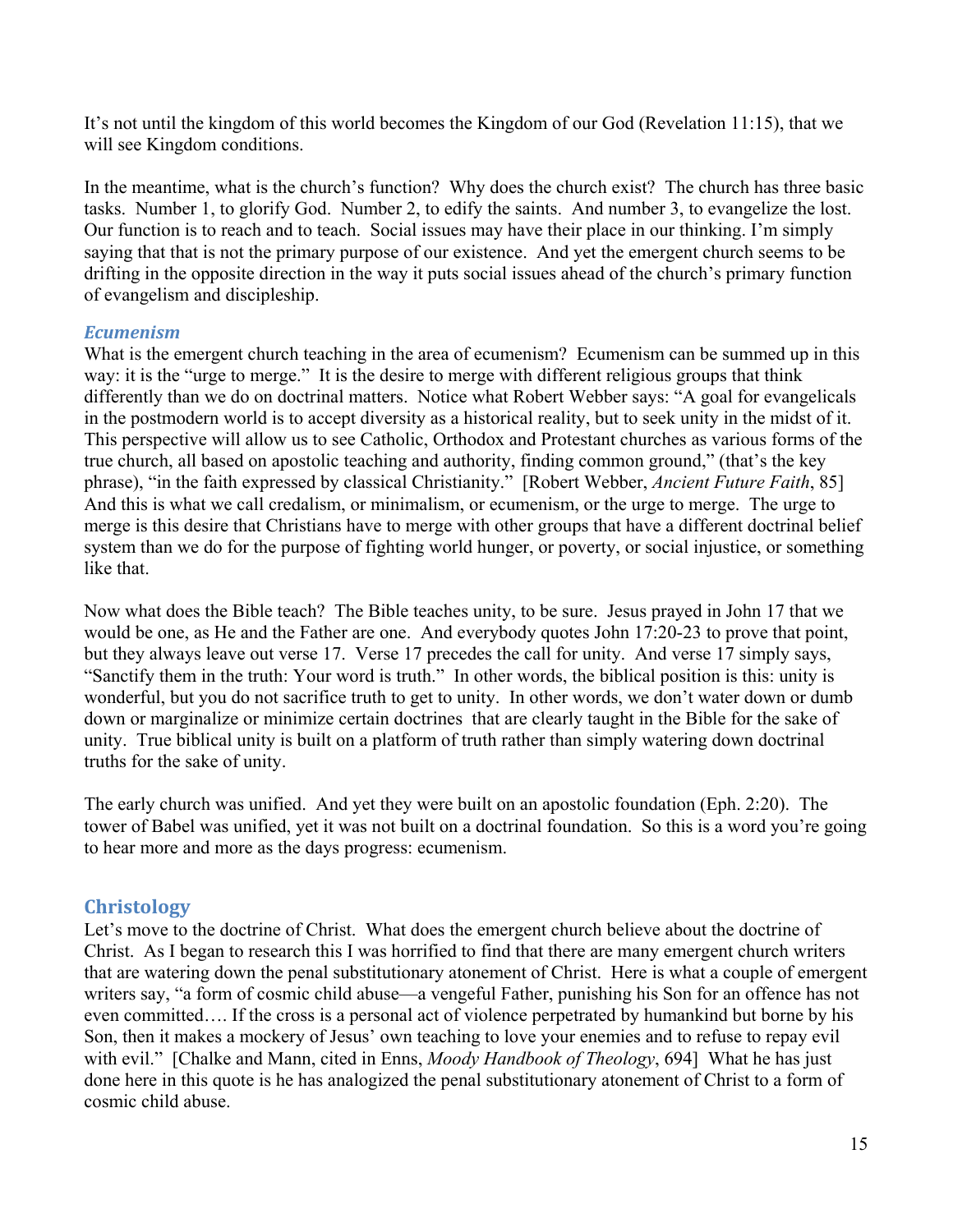Now what is the penal substitutionary atonement of Christ? If we don't have the penal substitutionary atonement of Christ in our belief system, then we don't have Christianity any more. That's how critical this doctrine is. The penal substitutionary atonement of Christ is simply this: God the Father poured out His wrath that deserves to be poured out on a sinful world because of their sin. But instead of pouring out His wrath upon the world He pours out His wrath upon His own Son. The Son is the sin-bearer. The Son, God the Son, Jesus Christ, absorbed the wrath of God that rightfully belongs upon me and rightfully belongs upon you, in my place. He took the sting for me. He bore the penalty in my place. If I am connected to Him by faith, no longer do I have to face the prospect of a fiery indignation because the penalty has been absorbed. When He died on that cross screamed the word *tetelestai*, which is an Aramaic word that means "paid in full."

This is how God has chosen to deal with the sin question. This is how the holiness of God is satisfied while at the same time His mercy is satisfied. Because His wrath has been poured out upon His Son, He does not have to pour out His wrath upon all of humanity. Therefore, if we are in Him, we are exempted from the wrath of God. It's very similar to the Passover. The Jews, in order to be exempted from the curse that God brought upon the firstborn in Egypt, were simply told to put blood on the doorpost. As God passed over and saw the blood on the doorpost He did not impose a penalty on that house because the wrath that He had against Egypt had been absorbed by this animal as signified by the blood on the doorpost.

Similarly, when God the Father finds you in the blood of God the Son, His wrath against your sin that you have committed, past, present and future, passes right over. It's a wonderful teaching of the Bible. Hebrews 9:22 says, "Without the shedding of blood there can be no remission of sin." Isaiah 53:5 says, "He was bruised for our iniquities, He was wounded for our transgression; the chastisement that should fall upon me was borne by Him." It's a majestic doctrine. To take that truth and that glorious concept and analogize it to a form of cosmic child abuse shows you where this movement is headed. The movement wants the title "biblical." It wants the title "evangelical." Yet to make a derogatory comment about the penal substitutionary atonement of Christ takes you very rapidly outside the pail of orthodoxy.

### **Eschatology**

What does the emergent church teach about prophecy? What do they teach about the end time? Do they believe there'll be an end time? Do they believe there'll be a Millennial Kingdom? Do they believe there'll be a rapture? What do they teach about those things? What you find as you study their statements is they really have no tolerance for those types of doctrines. The reason is because they think that the Kingdom has already begun. This is what we call in theology "inaugurated eschatology" or "realized eschatology."

Brian McClaren says: "If Revelation were a blueprint of the distant future, it would have been unintelligible to its original readers… In light of this, Revelation becomes a powerful book about the kingdom of God here and now, available to all." [*Oakland*, 158]. They use language like this: "the future has broken into the present." They use words like this: "the kingdom already exists." And the moment you begin to move down that road here's what happens. Your interest in studying the end times, eschatology, prophecy, and learning God's blueprint for the future begins to wane. Why should I be concerned about what God is going to do in the future to bring about His Kingdom on earth? The Kingdom already exists.